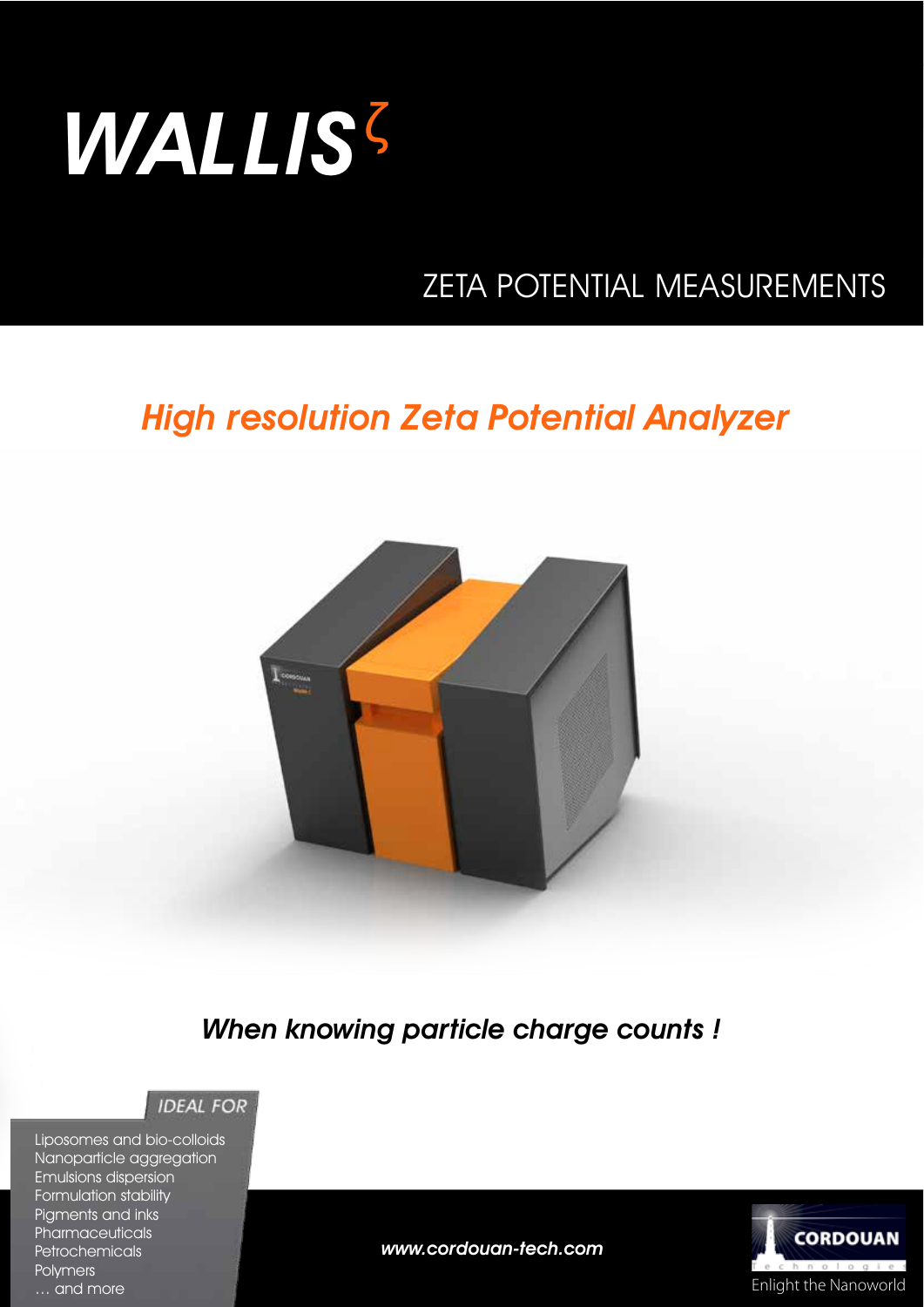## The WALLIS $\bar{S}$



- Zeta potential :  $+/200$ mV
- Particle size : 1nm 100 $\mu$ m
- Resolution : 0,1mV (in water)

## Wallis an instrument dedicated to Zeta potential

WALLIS <sup>ȗ</sup> is an innovative **zeta potential analyzer** dedicated to the characterization of **nanoparticle suspensions**. It is based on a revisited and modern version of the **Laser Doppler Electrophoresis (LDE) technique** offering a unique and unequaled measurement resolution. It is complementary to the Cordouan's **VASCO** particle size analyzer to study colloidal solution stability and properties.

**Zeta potential (ζ)** is a fundamental property of colloidal suspensions. Basically ζ is intimately related to the **number of electrical charges** attached to the surface of the particles when immersed in a solvent. It is thus **linked to particle-particle interaction and formulation stability** in a very complex way described by physical models like the Electrical Double Layer (EDL).



 $\mu_{\text{e}}^{\text{}}$  = C<sup>st</sup> (Scat) x f<sub>Doppler</sub>  $\zeta$  = C<sup>st</sup> (Solvent) x μ<sub>ε</sub>

Download technical notes www.cordouan-tech.com



## Measurement principle

WALLIS<sup>5</sup> works on a modern and innovative evolution of the well known and robust technique called **Laser Doppler Electrophoresis(LDE)**.

Basically, an alternative electrical field/voltage is applied between two electrodes immersed deeply in the colloidal suspension; Because of the electrostatic force, the charged particles located in between the electrodes undergo a translation motion (**electrophoresis**) which speed (v ) is directly proportional to the applied electrical field by a factor µe called the **electrophoretic mobility**.

This parameter  $\mu_{\text{e}}$  is determined in a very accurate manner by measuring the corresponding Doppler frequency shift  $f_{\text{Donler}}$  using a high sensitivity optical heterodyne interferometer scheme.



## Measurement Cell design : simple, robust, artifact free

Simple : The dip cell design allows simple and easy **sample preparation** and prevents bubble formation. It is compliant with standard cuvette and available in different materials: polystyrene, glass or quartz fully **compatible with organic solvent**.

Robust : The **innovative vitreous carbon electrode** provides **long life, oxidation free** electrodes that can be easily cleaned by standard process like ultrasonic bath or acid-base washing.

Artifact free : WALLIS<sup>ζ</sup> optimized dip cell electrodes design prevents from artifact like electroosmosis effects by suppressing solvent induced displacement along the wall of the cuvette; No software correction is needed to the measured signal

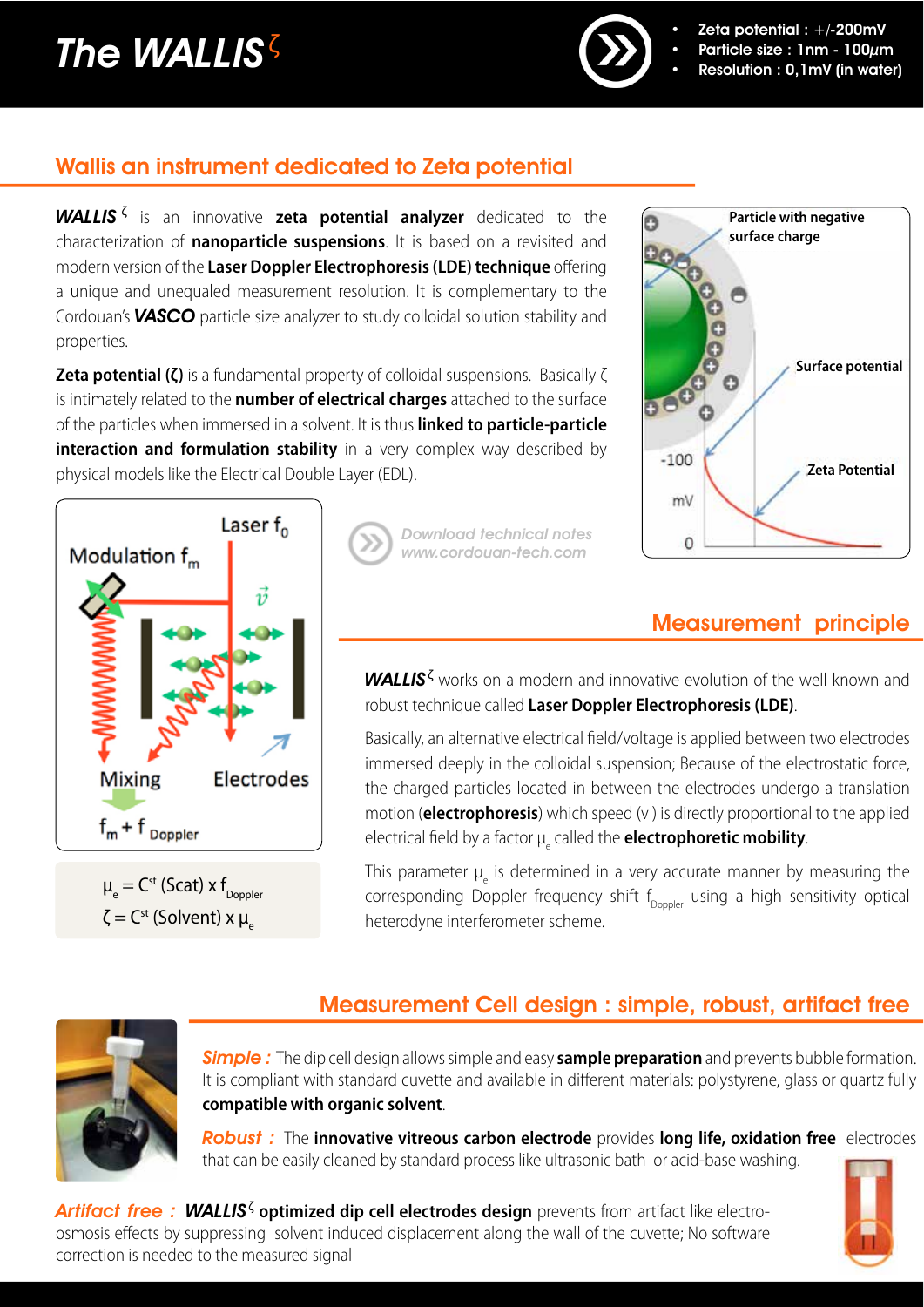## WALLIS $\bar{\textbf{\textit{S}}}$  technology led to its best

#### Think « out of the box » for high resolution measurement



#### Key benefits

- ◆ No electro-osmosis → Artifact free measurements
- 9 Improved LDE technology (LDE) **ĺ** Efficient, reliable and simple
- $\checkmark$  Enhanced resolution  $\to$  10 times better than usual correlation technology
- $\checkmark$  High-resolution measurement  $\to$  Accurate and repeatable zeta potential analysis
- 9 Easy-to-use and intuitive graphical user interface (GUI) software **ĺ** Turn key operation
- $\checkmark$  New material for long life electrodes  $\to$  Reduced maintenance and consumable; cost effective
- Designed for standard disposable and quartz cuvette → Easy to fill; compatible with organic solvents and highpH suspensions

#### High performances for advanced applications









Pharmaceutical Cosmetics Chemistry Advanced colloid Polymer



| Zeta potential [mV] | <b>Stability behavior of the colloid</b> |
|---------------------|------------------------------------------|
| from 0 to $\pm$ 5   | Rapid coaqulation or flocculation        |
| from $+10$ to $+30$ | Incipient instability                    |
| from $+30$ to $+40$ | Moderate stability                       |
| from $+40$ to $+60$ | Good stability                           |
| more than $\pm 61$  | Excellent stability                      |

- Functionalization study
- Drug delivery optimization
- Ouality control in manufacturing process
- Fundamental study of electrophoretic physics
- Cosmetic and industrial emulsion stability study
- Nanoparticle formulation and synthesis optimization
- Advanced colloidal stability analysis and optimization
- Ink pigment dispersion and aggregation characterization

And more...